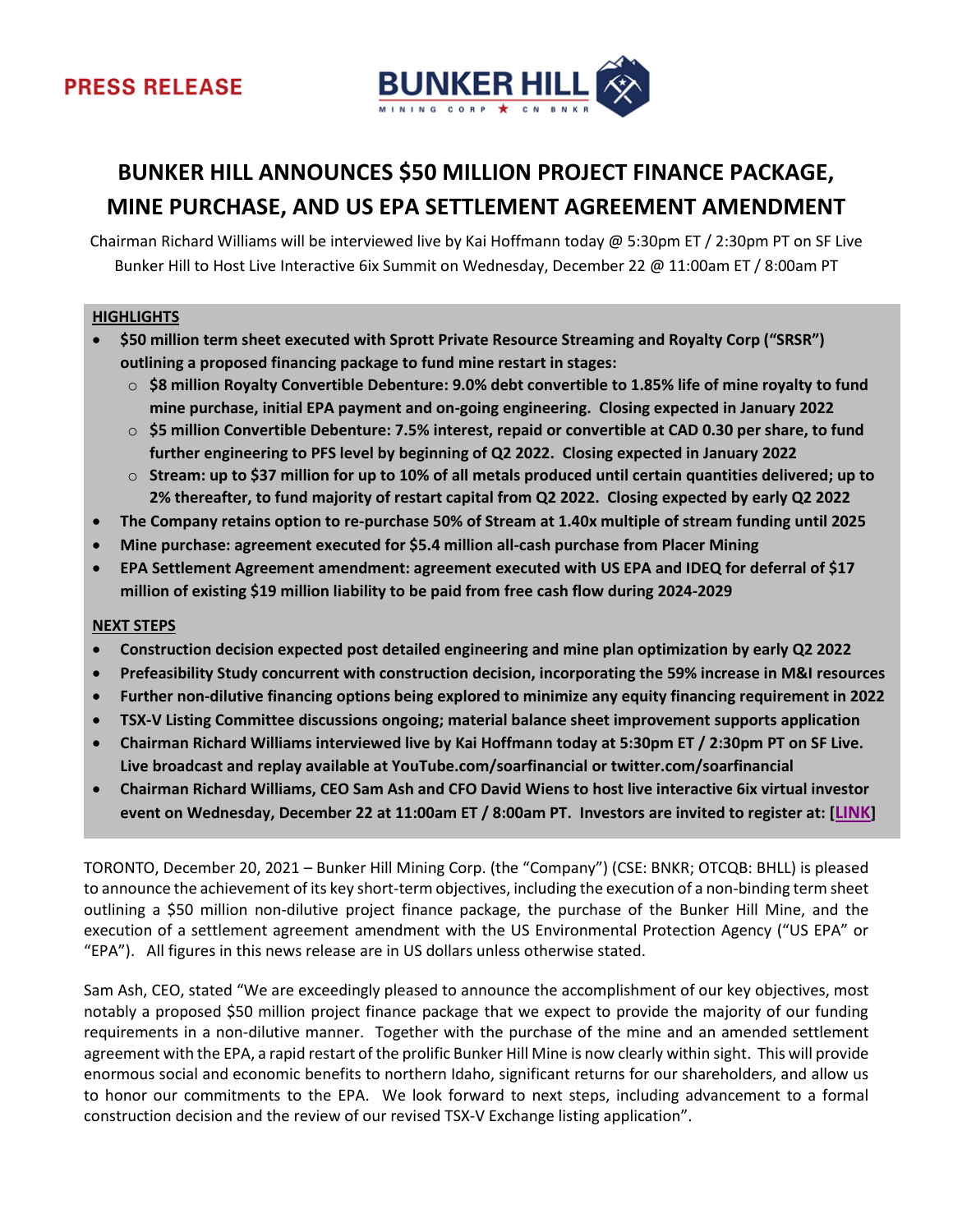#### **\$50 MILLION PROJECT FINANCE PACKAGE**

The Company has executed a non-binding term sheet with SRSR outlining a \$50 million project finance package that the Company expects to fulfill the majority of its funding requirements to restart the mine and reach commercial production in mid-2023. The package consists of an \$8 million Royalty Convertible Debenture, a \$5 million Convertible Debenture, and a multi-metals Stream of up to \$37 million.

Subject to settlement of definitive documentation with SRSR, the Company expects that \$8 million will be advanced under the Royalty Convertible Debenture in January 2022. These proceeds will fund the purchase of the Bunker Hill Mine and near-term working capital requirements, including a \$2 million payment to the EPA in January 2022 (see "EPA Settlement Agreement Amendment" section below). The Royalty Convertible Debenture will initially bear interest at an annual rate of 9.0%, payable in cash or shares at the Company's option, until such time that SRSR elects to convert it into a Royalty, with such conversion option expiring at the earlier of advancement of the Stream or 18 months. In the event of conversion, the Royalty Convertible Debenture will cease to exist and the Company will grant a Royalty for 1.85% of life-of-mine gross revenue from mining claims considered to be historically worked, contiguous to current accessible underground development, and covered by the Company's 2021 ground geophysical survey. A 1.35% rate will apply to claims outside of these areas. The Royalty Convertible Debenture will initially be secured by a share pledge of the Company's operating subsidiary, until such time that a full security package is put in place. In the event of non-conversion, the principal of the Royalty Convertible Debenture will be repayable in cash.

Subject to settlement of definitive documentation with SRSR, the Company expects that an aggregate amount of \$5 million will be advanced under the Convertible Debenture, also in January 2022. These proceeds will fund capital expenditures and working capital requirements in Q1 2022. The Convertible Debenture will bear interest at an annual rate of 7.5%, payable in cash or shares at the Company's option, and a maturity of 18 months from the closing of the Royalty Convertible Debenture. Until the closing of the Stream, the Convertible Debenture is convertible into shares of the Company at a share price of CAD 0.30 per share. Alternatively, SRSR may elect to retire the Convertible Debenture with the cash proceeds of the Stream. The Company may elect to re-pay the Convertible Debenture early; if SRSR elects not to exercise its conversion option at such time, a minimum of 12 months of interest would apply.

SRSR has concluded its initial due diligence process, including a site visit to the Bunker Hill Mine and a detailed project review by third party engineering and geological consultants, and has obtained Investment Committee approval to fund the \$8 million Royalty Convertible Debenture and \$5 million Convertible Debenture.

Subject to SRSR internal approvals, further technical and other diligence (including confirmation of full project funding by an independent engineer appointed by SRSR), and satisfactory definitive documentation, the Company expects to close the Stream concurrent with a formal construction decision being made by early Q2 2022. A minimum of \$27 million and a maximum of \$37 million (the "Stream Amount") will be made available under the Stream, at the Company's option, once the conditions for availability of the Stream have been satisfied. Assuming the maximum funding of \$37 million is drawn, the Stream would apply to 10% of payable metals sold until a minimum quantity of metal is delivered consisting of, individually, 55 million pounds of zinc, 35 million pounds of lead, and 1 million ounces of silver. Thereafter, the Stream would apply to 2% of payable metals sold. If the Company elects to draw less than \$37 million under the Stream, the percentage and quantities of payable metals streamed will adjust pro-rata. The delivery price of streamed metals will be 20% of the applicable spot price.

The Company may buy back 50% of the Stream Amount at a 1.40x multiple of the Stream Amount between the second and third anniversary of the date of funding, and at a 1.65x multiple of the Stream Amount between the third and fourth anniversary of the date of funding. The Company will be permitted to incur additional indebtedness of \$15 million and a cost over-run facility of \$13 million from other financing counterparties.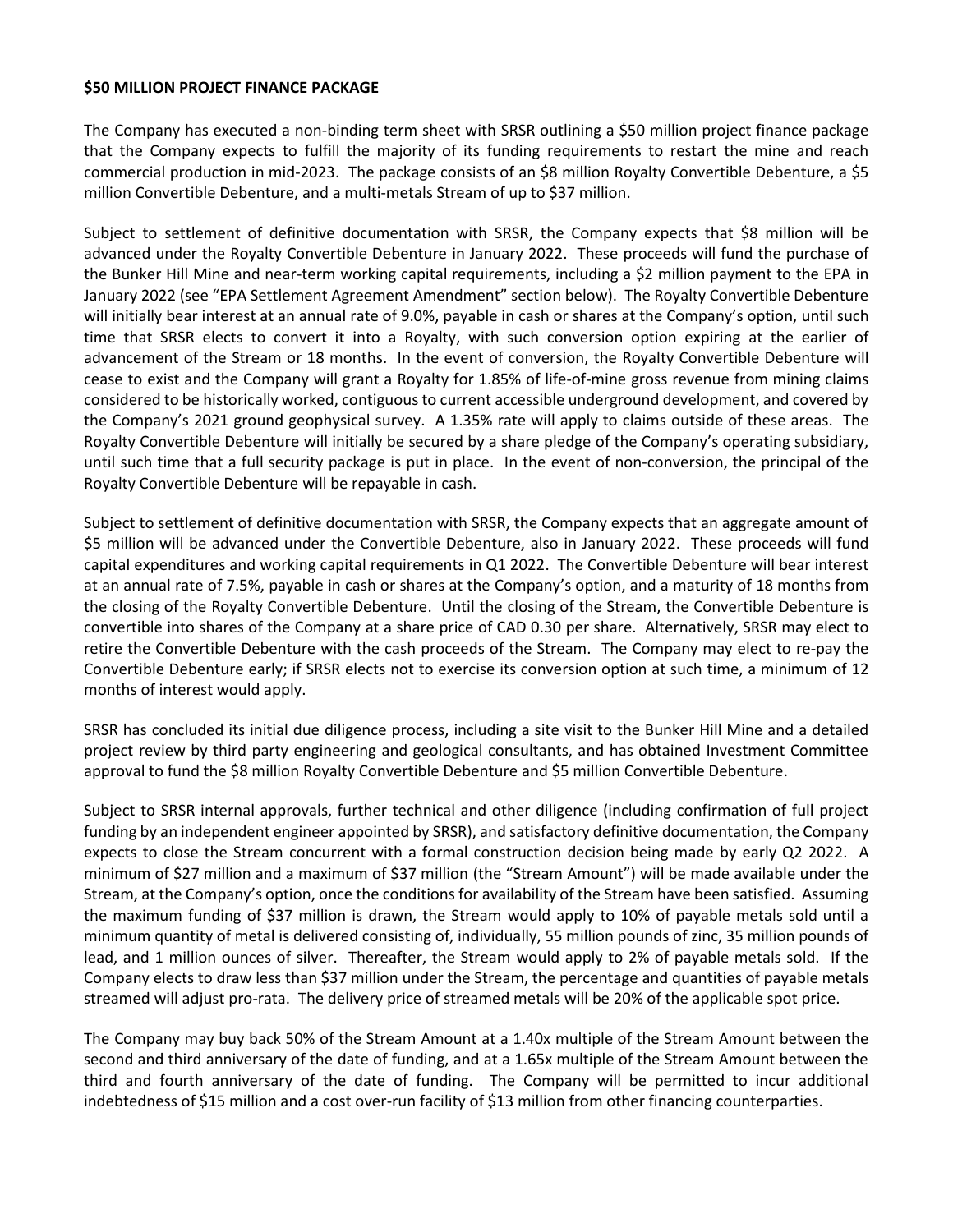Closing of the Royalty Convertible Debenture, Convertible Debenture, and Stream are conditional on the conclusion of a number of matters, including finalization of definitive documentation, regulatory and stock exchange approvals, and closing of the purchase of the Bunker Hill Mine.

# **PURCHASE OF THE BUNKER HILL MINE**

With the execution of the EPA settlement agreement amendment and the expected receipt of \$8 million proceeds from the Royalty Convertible Debenture, the Company has exercised its option to purchase the Bunker Hill Mine from Placer Mining Corp. and a definitive agreement has been signed by both parties. The terms of the purchase were modified to \$5.4 million in cash, from \$3.4 million of cash and \$2.0 million of common shares in the Company.

Purchase of the mine consists of over 400 patented mining claims and 5,800 acres of private land, an ideal scenario with respect to permitting considerations. The extensive in-place infrastructure and significant mineral potential included in the acquisition positions Bunker Hill for a rapid restart, and a return to free cash flow generation with exceptional growth potential in can be considered the pre-eminent silver mining district in the world.

Closing of the transaction is expected in January 2022, concurrent with funding of the Royalty Convertible Debenture, approval of the transaction by Placer Mining Corp. shareholders, and satisfaction of other closing conditions.

### **EPA SETTLEMENT AGREEMENT AMENDMENT**

The amended Settlement Agreement (the "Amendment") between the Company, Idaho Department of Environmental Quality, US Department of Justice and US EPA modifies the payment schedule and payment terms for recovery of historical environmental response costs at Bunker Hill Mine by US EPA. A total of \$19 million remains to be paid by the Company. The new payment schedule includes a \$2 million payment to US EPA within 30 days of execution of this amendment. The remaining \$17 million will be paid on the following dates:

| <b>Date</b>      | Amount                            |
|------------------|-----------------------------------|
| November 1, 2024 | \$3,000,000                       |
| November 1, 2025 | \$3,000,000                       |
| November 1, 2026 | \$3,000,000                       |
| November 1, 2027 | \$3,000,000                       |
| November 1, 2028 | \$3,000,000                       |
| November 1, 2029 | \$2,000,000 plus accrued interest |

The resumption of payments in 2024 were agreed in order to allow the Company to generate enough revenue from mining activities at the Bunker Hill Mine to address remaining payment obligations from free cash flow.

The Amendment includes an additional payment for outstanding water treatment costs that have been incurred over the period from 2018 through 2020. This \$2.9 million payment will be made within 90 days of the execution of the Amendment. With the execution of the Amendment, the Company is now fully compliant with the terms of the Settlement Agreement.

In addition to the changes in payment terms and schedule, the Company has committed to securing Financial Assurance in the form of performance bonds or letters of credit deemed acceptable to the EPA. The Financial Assurance will total \$17 million, corresponding to the Company's obligations to be paid in the 2024-2029 period as outlined above, that can be drawn on by US EPA in the event of non-performance by the Company. The amount of the bonds will decrease over time as individual payments are made. If the Company does not post the Financial Assurance within 90 days of execution of the Amendment, it must issue an irrevocable letter of credit for \$9 million. US EPA may draw on this letter of credit after an additional 90 days if the Company is unable to either put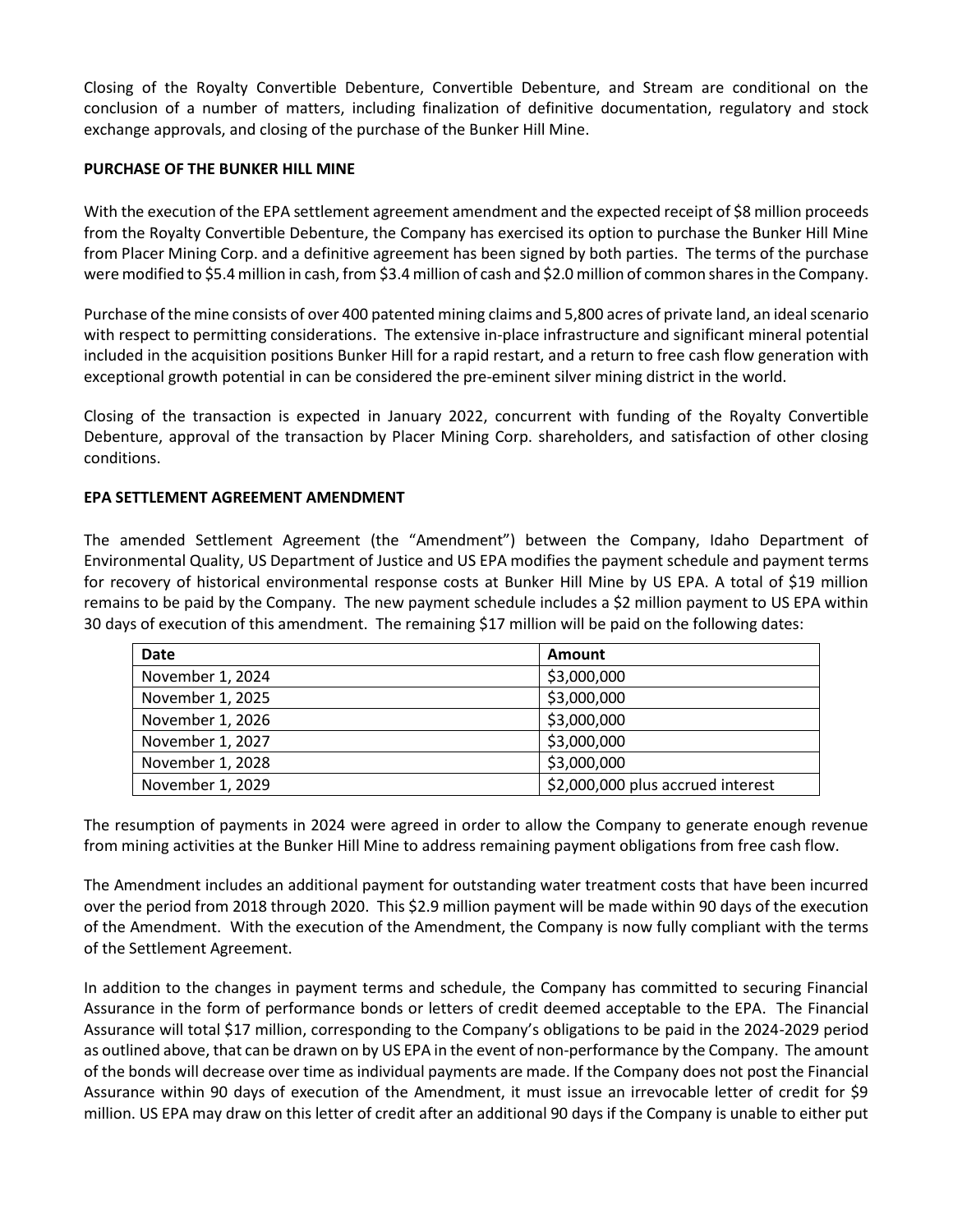the Financial Assurance in place or make payment for the full \$17 million of remaining historical cost recovery sums. In the event neither occurs, the terms of the initial Settlement Agreement will be reinstated.

The Company has concluded the negotiation of commercial terms with two counterparties for the full \$17 million Financial Assurance, with finalization contingent on full project funding being in place, including the Stream.

The Settlement Agreement was reached in 2018 in order for the US EPA to gain confidence that it will be repaid for historical environmental response costs it incurred for Bunker Hill Mine. The costs up to that point had been unpaid by the owner of the mine since 1994. The Company agreed to become a Responsible Party for these liabilities in exchange for the US EPA and US Department of Justice eliminating all other potential historical environmental liabilities related to the mine, specifically all CERCLA- or Superfund-related liabilities. The inability of the Company to meet payment obligations, however, meant that until the signing of the Amendment, it was in arrears for \$11 million in cost recovery payments and over \$2.9 million in unpaid water treatment costs. As of today, the Company is now fully compliant with the terms of the Settlement Agreement with US EPA.

### **NEXT STEPS**

With the approval by SRSR's Investment Committee of the \$8 million Royalty Convertible Debenture and \$5 million Convertible Debenture (subject to finalization of definitive documentation and other conditions precedent), and the execution of the mine purchase option and Settlement Agreement amendment, the Company is focused on accelerating the sustainable restart of the mine to commercial production in mid-2023. This includes progressing detailed engineering and mine planning to PFS level, purchasing a process plant, confirming and securing remaining capital requirements (including funding of the Stream), and upgrading the Company's listing to the TSX Venture Exchange.

Detailed engineering for full project restart is well underway with geotechnical, metallurgical optimization, plant design, electrical infrastructure, water treatment, and geotechnical paste studies progressing well. This technical work is expected to result in significant value creation and support a construction decision by early Q2 2022, concurrent with a Prefeasibility Study incorporating the recently announced 59% increase in Measured and Indicated. Project completion and commercial production is anticipated to occur in the second half of 2023.

Together with its financial advisor, Cutfield Freeman & Co., the Company is evaluating alternatives to secure further non-dilutive funding of up to \$15 million as a project finance facility and up to \$13 million as a cost overrun facility, as permitted in the Company's \$50 million project financing package. This would minimize any equity financing requirements to fully fund the mine restart.

With the material balance sheet improvements effected by the transactions described in this news release, the Company has re-engaged with the TSX-V Listing Committee regarding its application for an upgrade of its listing from the CSE to the TSX Venture Exchange. This application is currently under review.

### **ABOUT BUNKER HILL MINING CORP.**

Under new Idaho-based leadership the Bunker Hill Mining Corp, intends to sustainably restart and develop the Bunker Hill Mine as the first step in consolidating a portfolio of North American precious-metal assets with a focus on silver. Information about the Company is available on its website, www.bunkerhillmining.com, or within the SEDAR and EDGAR databases.

### **For additional information contact:**

David Wiens, CFA CFO & Corporate Secretary +1 208 370 3665